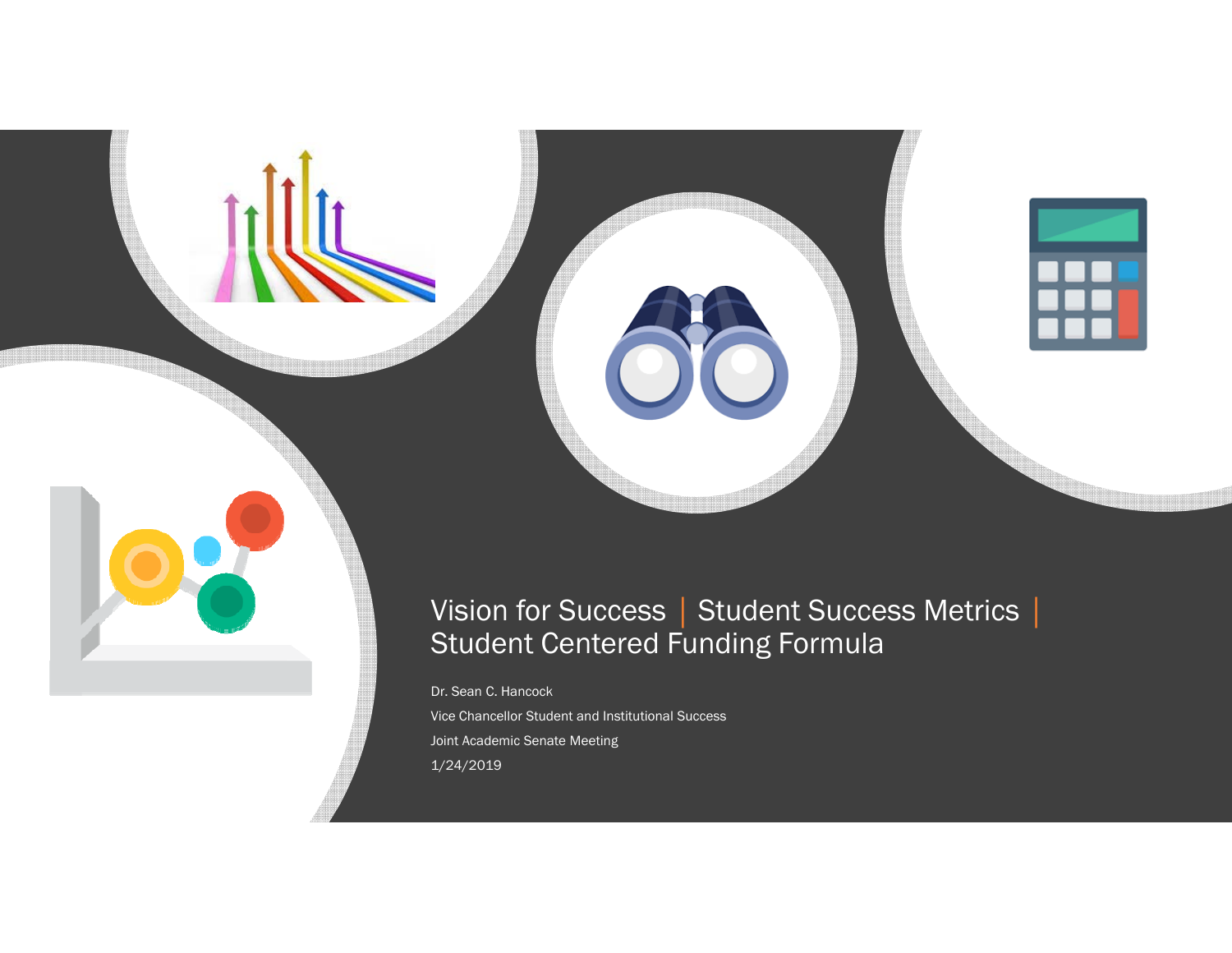## Alignment of Resources and Programs

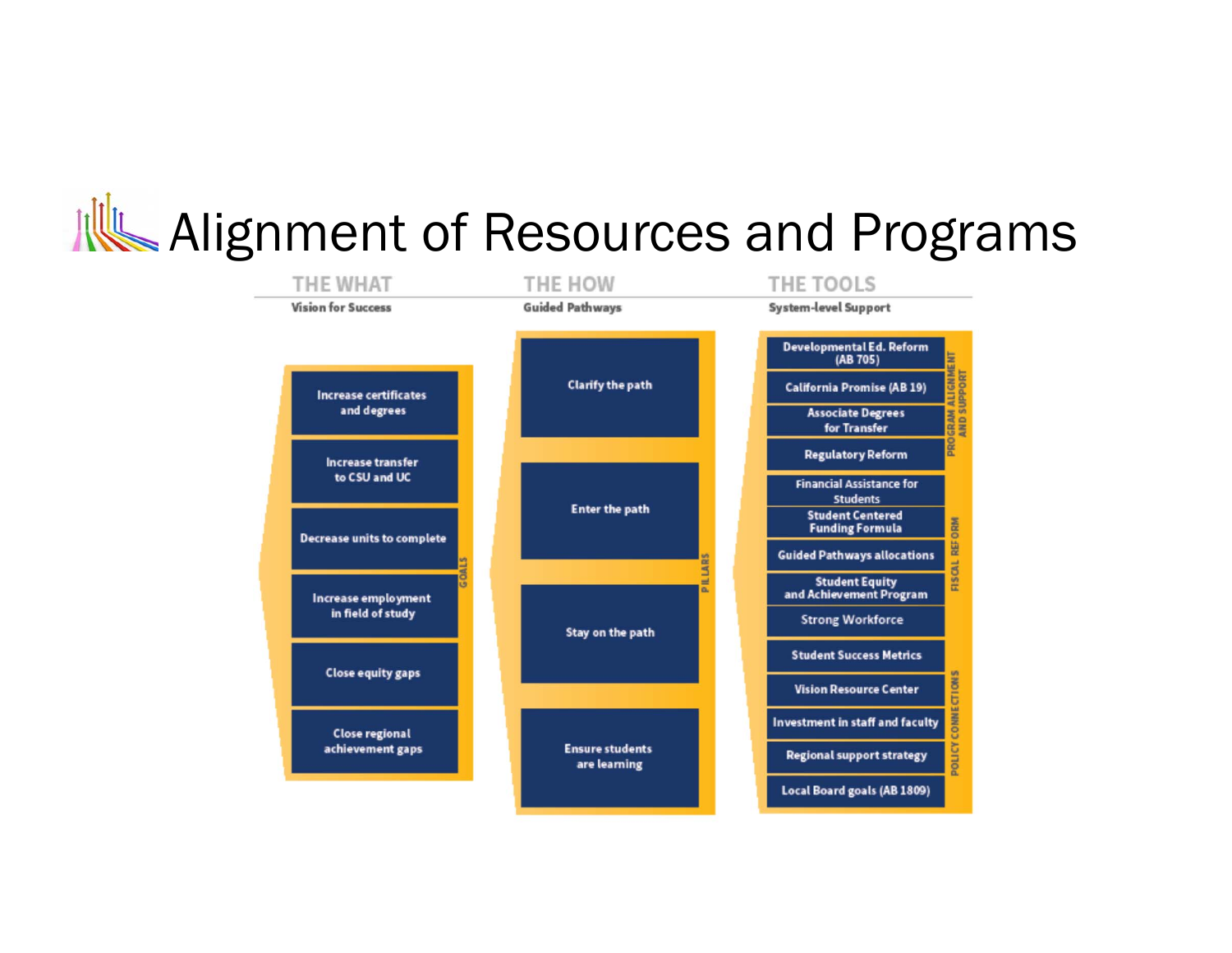## **66 Vision for Success**

- Increase completions by 20%
- *Confidence of transfers to UC or CSU by 35%*
- Decrease units accumulated from 87 to 79
- Increase employment in field of study from 60% to 76%
- **Reduce the equity gaps for all measures by 40% (5 yrs), closing** gaps within 10 years
- Close regional achievement gaps for all measures within 10 years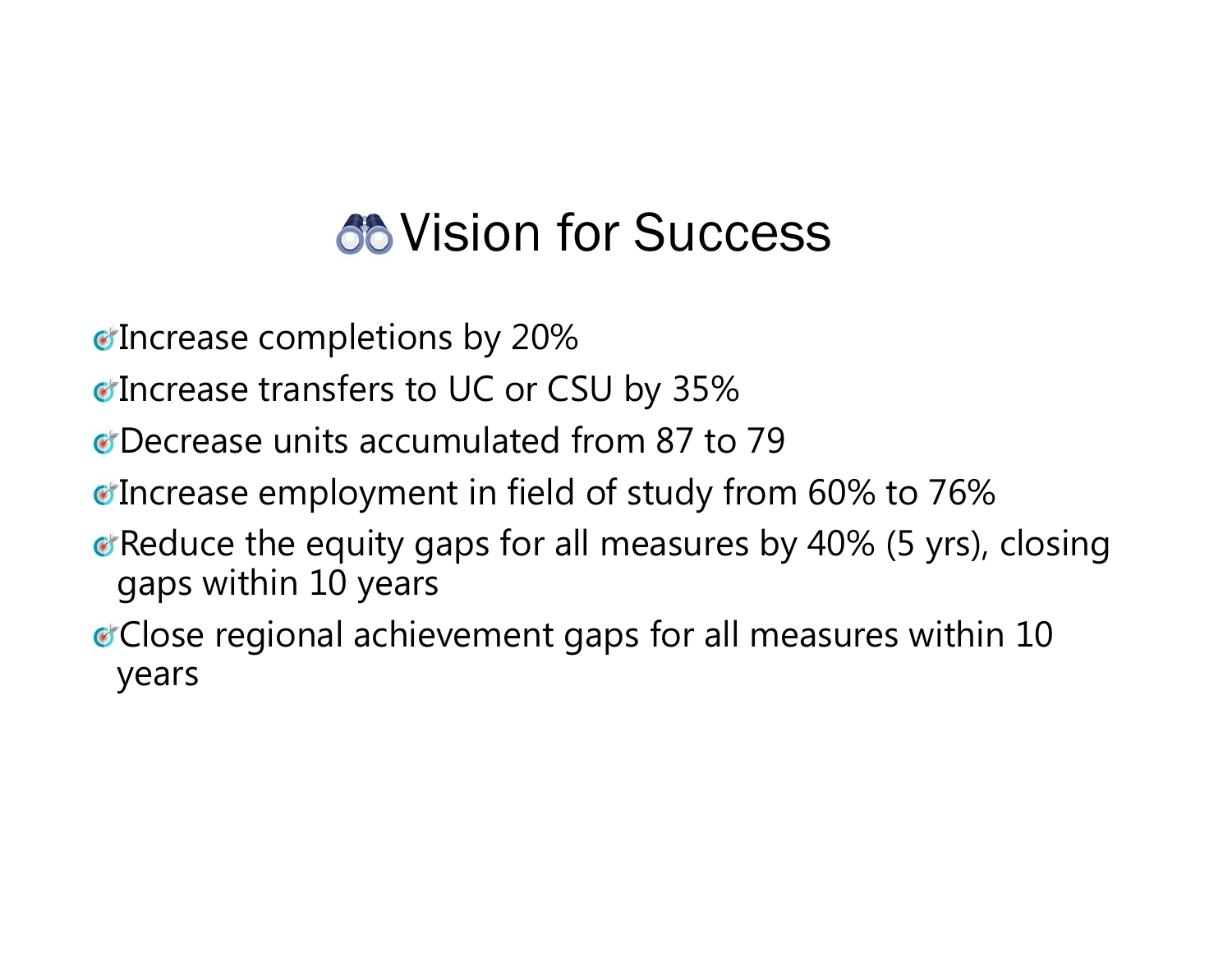

### Student Success Metrics

#### Student Type

- $\approx$  All
- Adult Ed/ESL Students
- Short-Term Career Ed Students
- Degree/Transfer Students
- Undecided/Other Students
- **► Learning Progress** 
	- ★ Completed Both Transfer-Level Math and English
	- $\approx$  Skill Gains (advance CB 21 levels below transfer designation)
	- Course Success Rate
- Momentum
	- Earned 9+ Career Education Units
	- Completed Level of Education
	- Completed Non-Credit Workforce Milestone
	- ★ Successfully Completed Unit Thresholds in the Fall
	- ★ Successfully Completed Unit Thresholds in the Academic Year
	- ★ Retained from Fall to Spring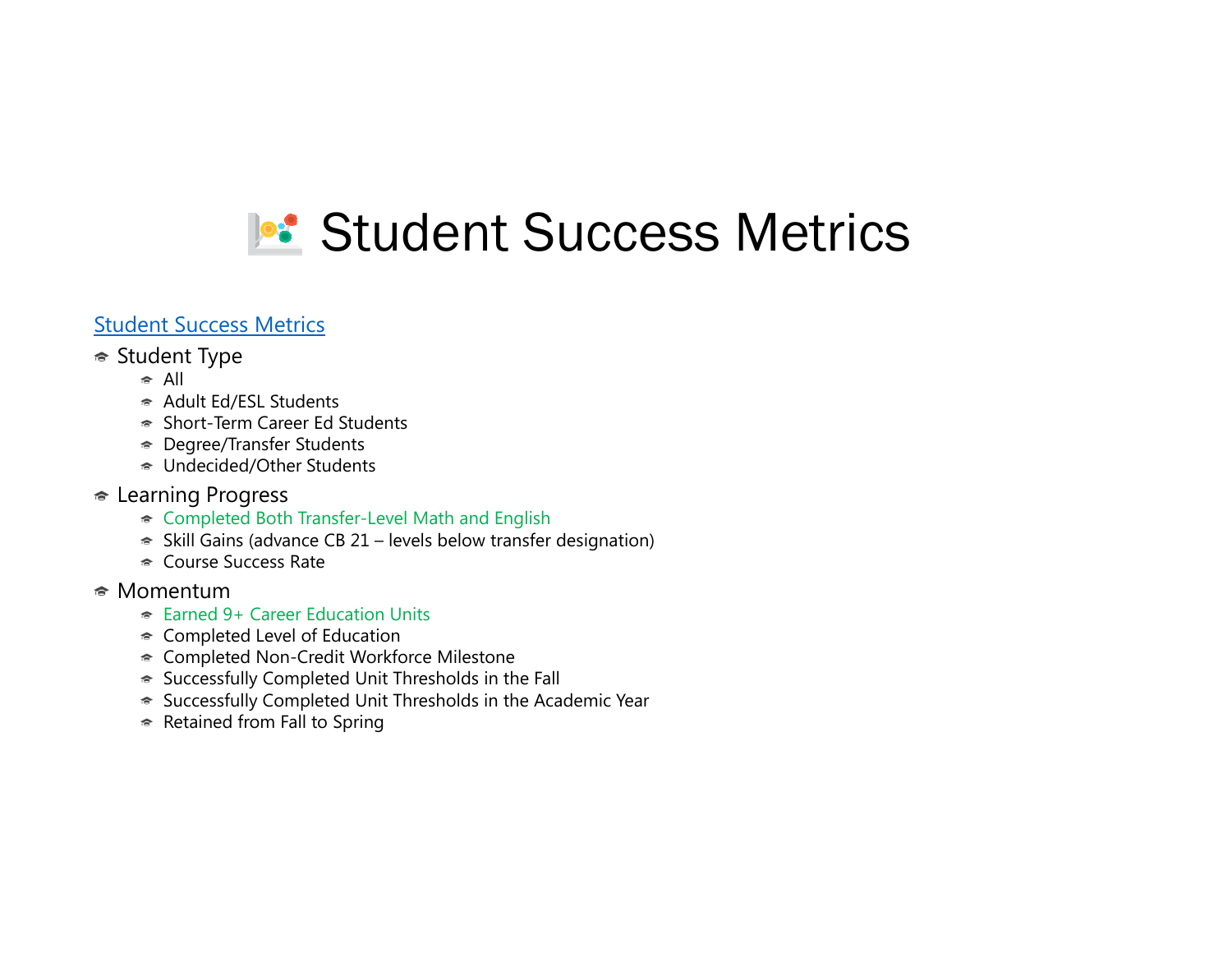## **P**: Student Success Metrics

### Student Success Metrics

### <del>■</del> Success

- Earned a Degree or Certificate (16 or more units)
- **★ Transferred to a Four-Year University**
- Transitioned to Postsecondary or Earned an Award
- Average Number of Units Accumulated by Associate Degree Earners
- Employment
	- **► Secured Employment**
	- Job Closely Related to Field
- **Earnings** 
	- ★ Regional Living Wage Obtained (1 year after completion)
	- $\bullet$  Median change in Earnings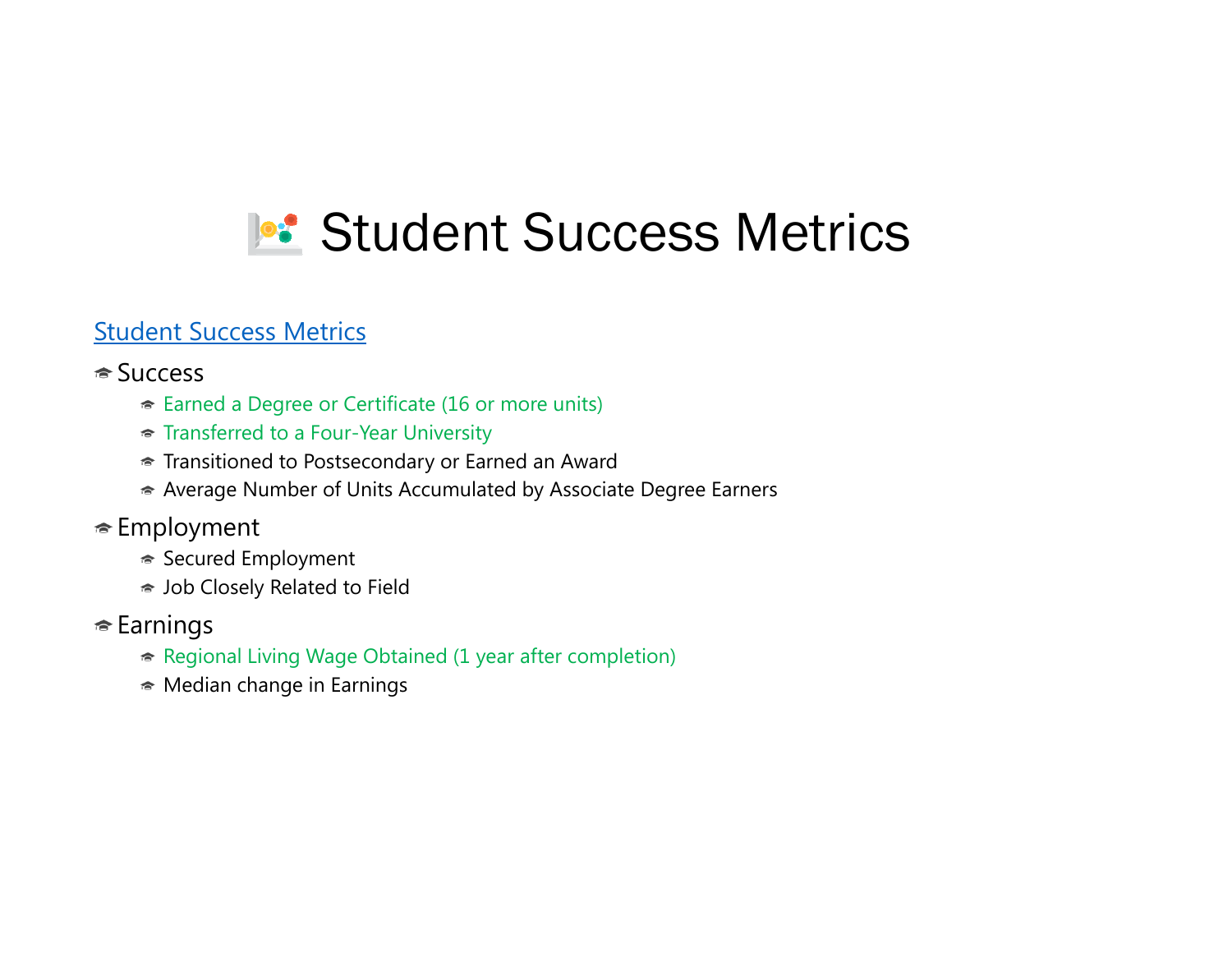### • TCR (Total Calculated Revenue Model)

| <b>YEAR</b> |        | 2015-2016   2016-2017   2017-2018 |        |
|-------------|--------|-----------------------------------|--------|
| <b>FTES</b> | 18,749 | 19,085                            | 17,180 |

- Received Stabilization Funding in 2017-2018
- Funding Reduction for 2018-2019 if not for SCFF
- 2018-2019 College Could Choose Between:
	- SCFF (Student Centered Funding Formula) Calculation
	- 2017-2018 TCR (Total Calculated Revenue), adjusted by 2018-2019 COLA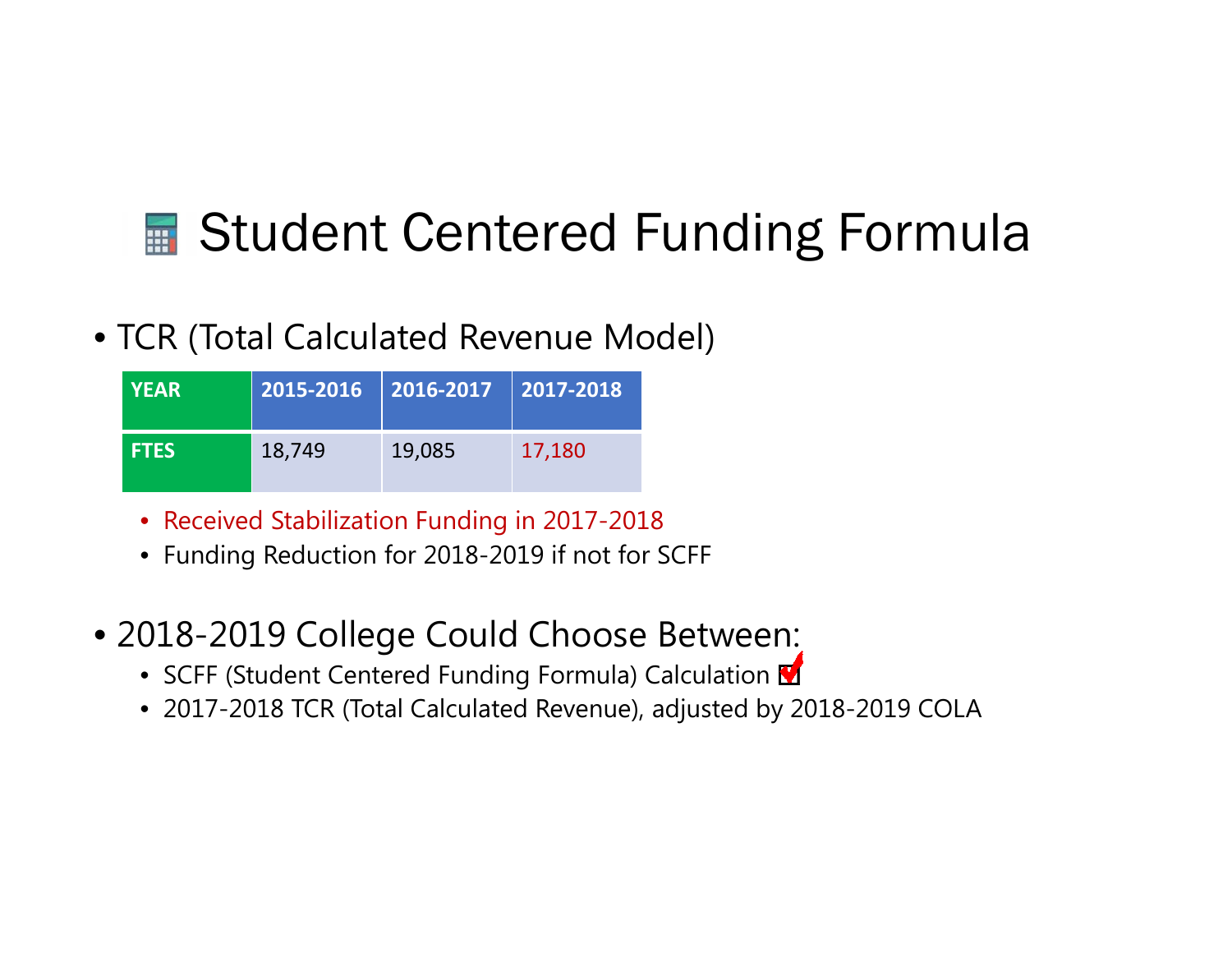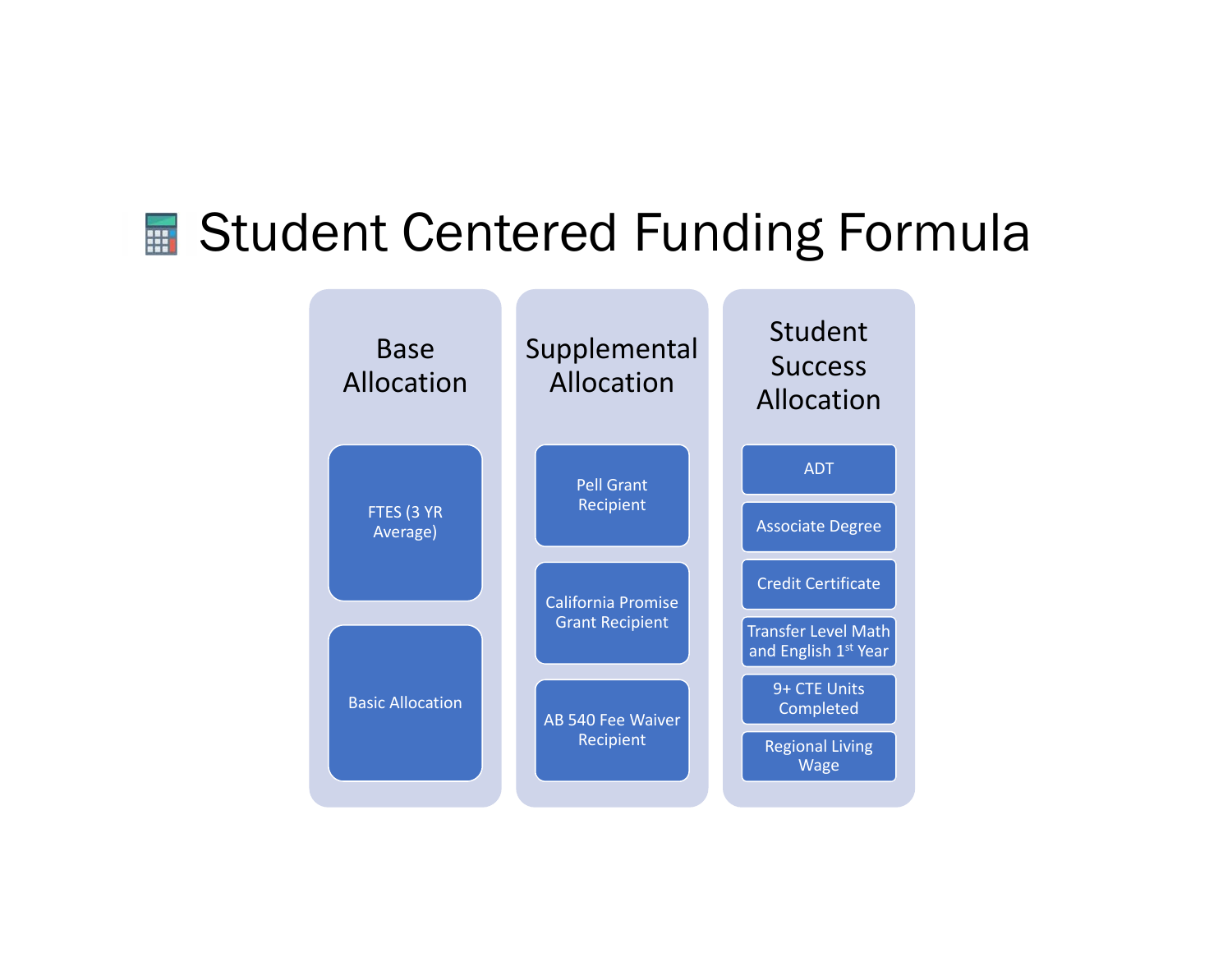**Adjustment to 60%, 20%, 20% 2020 ‐2021**

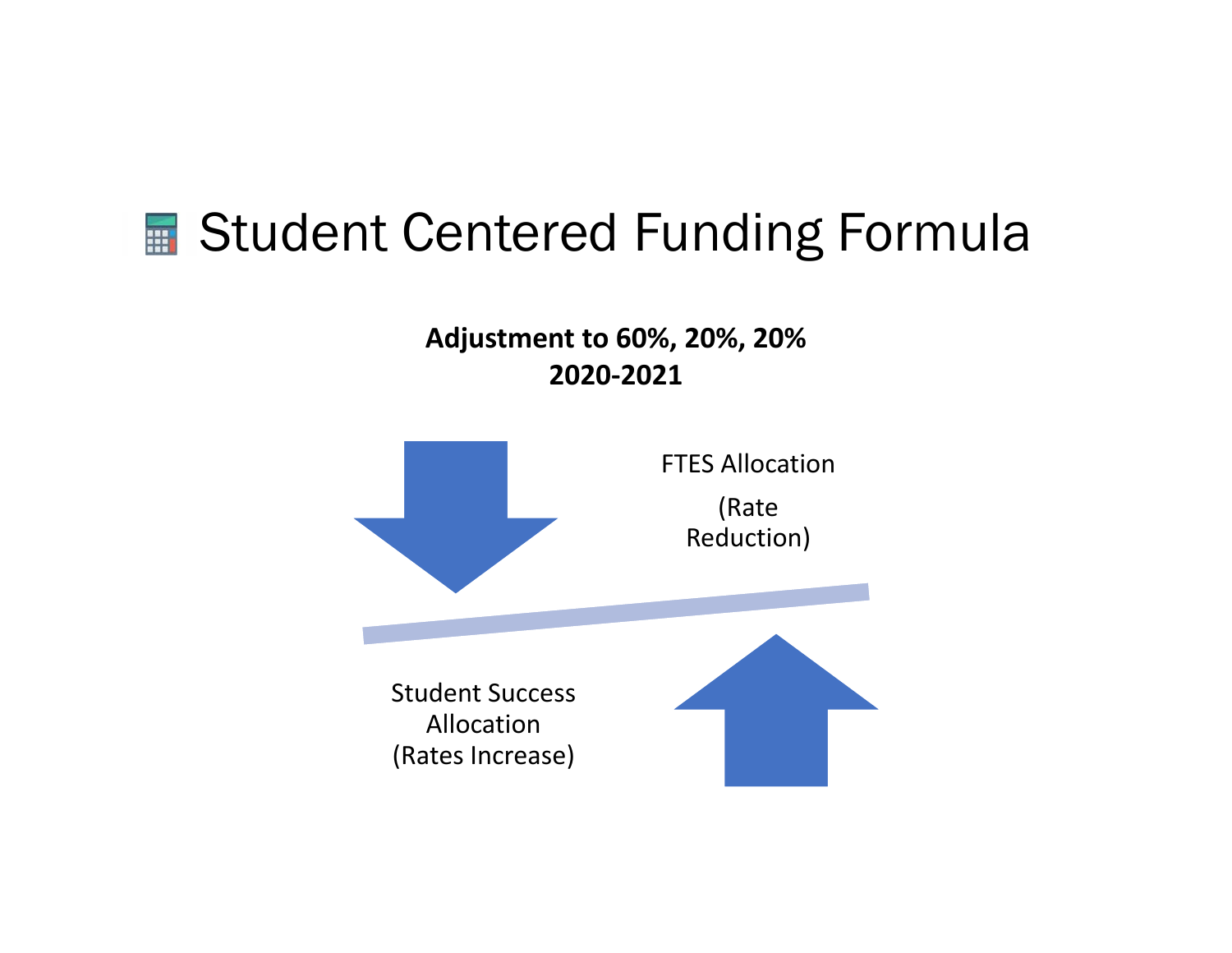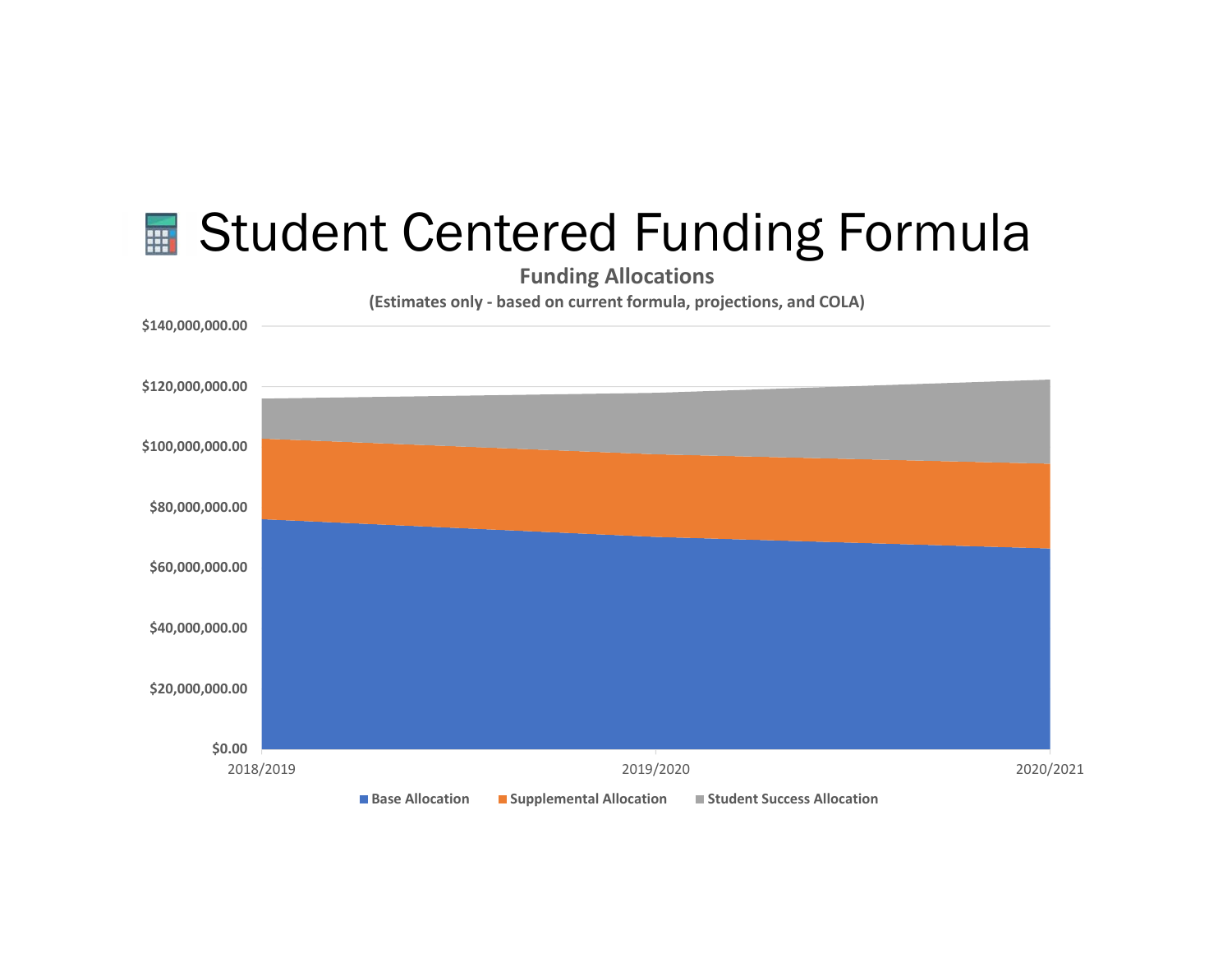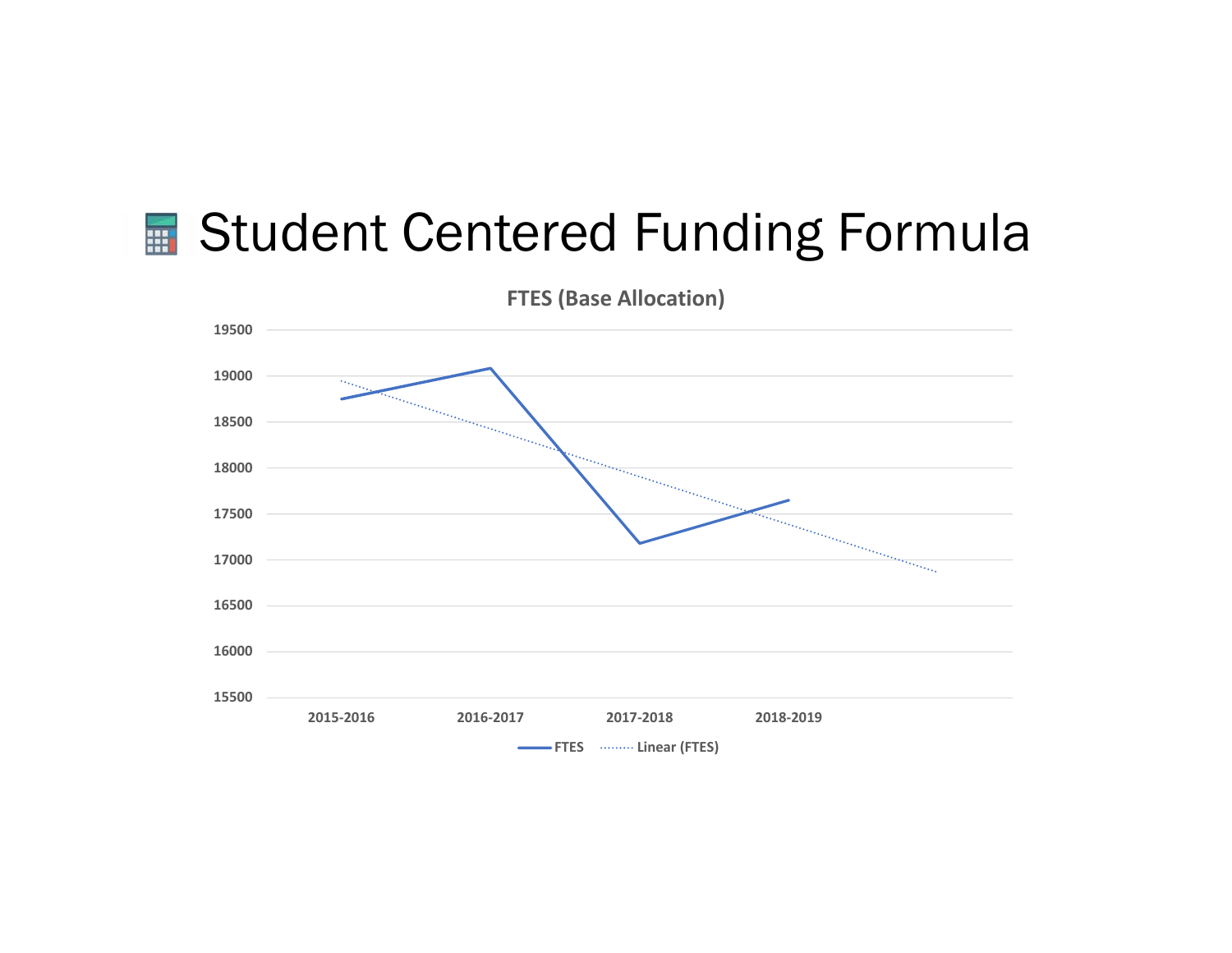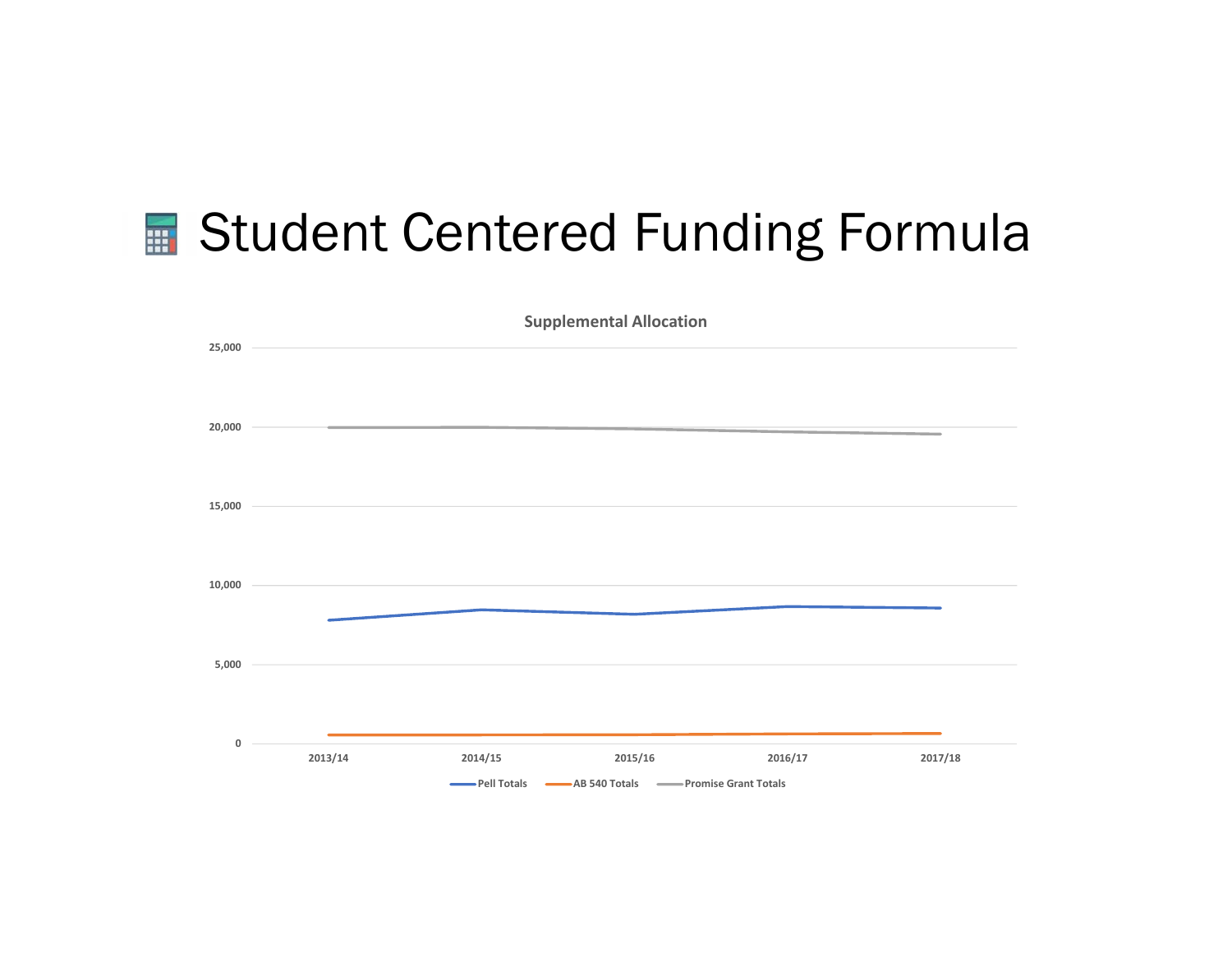